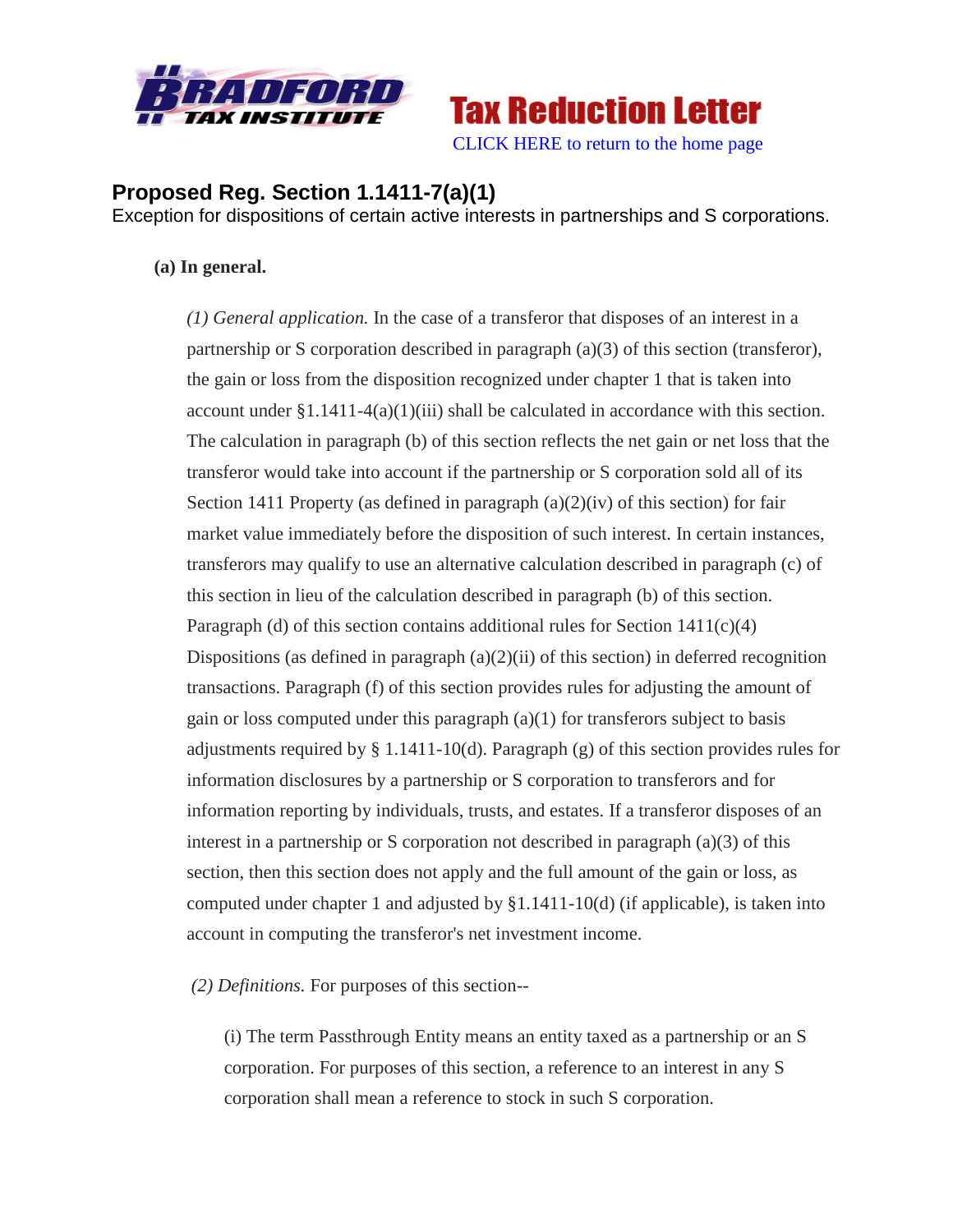(ii) The term Section  $1411(c)(4)$  Disposition means a disposition of an interest in a Passthrough Entity described in paragraph (a)(3) of this section.

(iii) The term Section 1411 Holding Period means the year of disposition and the transferor's two taxable years preceding the disposition or the time period the transferor held the interest, whichever is less; provided, however, that for purposes of applying this paragraph (a)(2)(iii), the transferor will--

(A) Include the period that a previous owner or owners held the interest transferred if the transferor acquired its interest from another Passthrough Entity in a nonrecognition transaction during the year of disposition or the prior two taxable years;

(B) Include the period that the transferor held an interest in a Subsidiary Passthrough Entity if the transferor transferred that interest to a Passthrough Entity in a nonrecognition transaction during the year of disposition or the prior two taxable years; and

(C) Include the period that a previous owner or owners held the interest transferred if the transferor acquired its interest by gift.

(iv) The term Section 1411 Property means property owned by or held through the Passthrough Entity that, if disposed of by the entity, would result in net gain or loss allocable to the transferor of a type that is includable in determining net investment income of the transferor under  $\S 1.1411-4(a)(1)(iii)$ .

(v) The term Subsidiary Passthrough Entity means an interest in a Passthrough Entity owned, directly or indirectly, by another Passthrough Entity.

*(3) Section 1411(c)(4) Dispositions.*

(i) Transfers by individuals, estates, and trusts. The disposition by a transferor of an interest in a Passthrough Entity is a Section  $1411(c)(4)$  Disposition only if--

(A) The Passthrough Entity is engaged in one or more trades or businesses (within the meaning of section 162), or owns an interest (directly or indirectly) in a Subsidiary Passthrough Entity that is engaged in one or more trades or businesses (within the meaning of section 162), that is not described in §1.1411-5(a)(2) (trading in financial instruments or commodities); and

(B) One or more of the trades or businesses of the Passthrough Entity described in paragraph  $(a)(3)(i)(A)$  of this section is not a §1.1411-5(a)(1) (passive activity) trade or business of the transferor.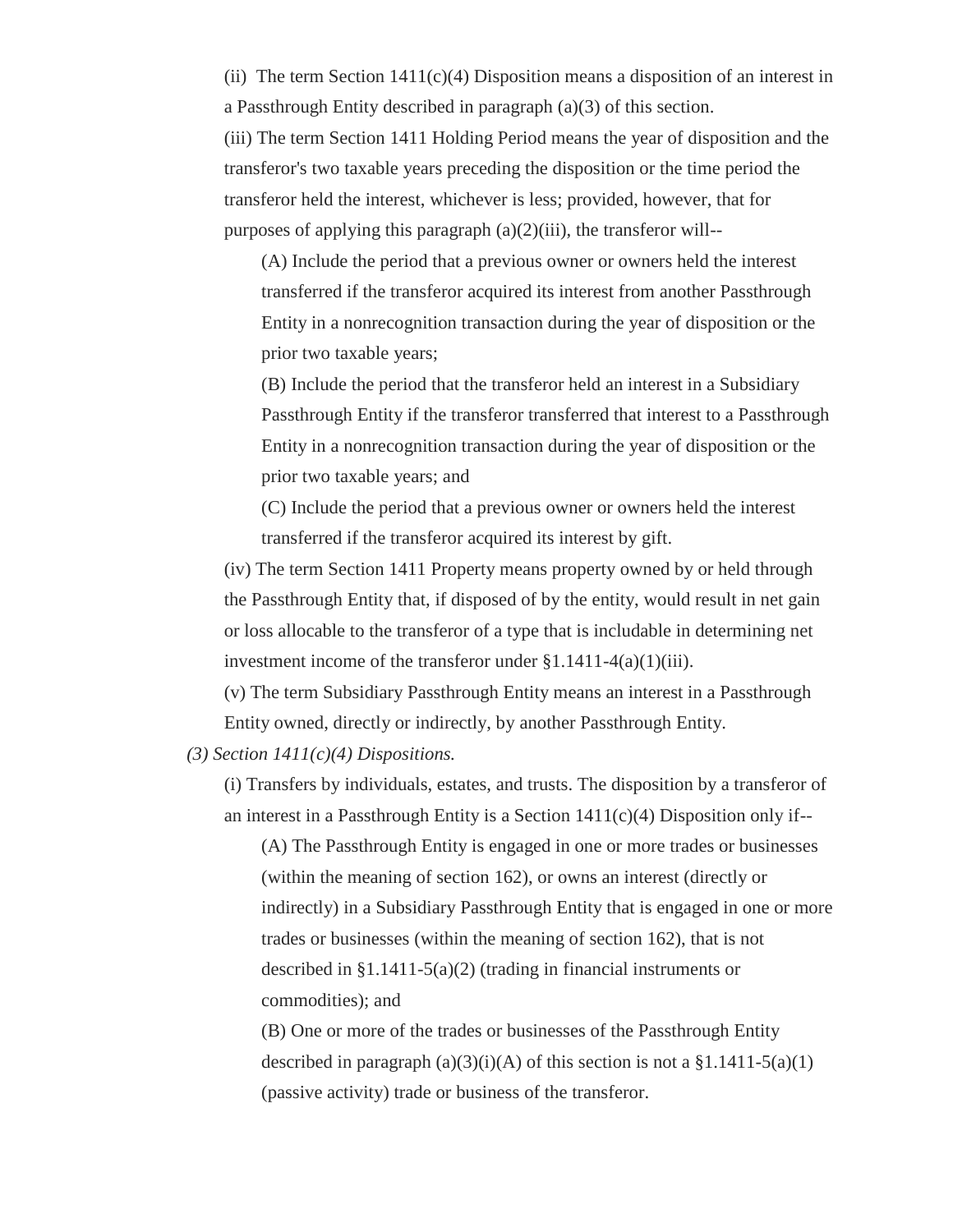(ii) Transfers by Passthrough Entities. Where a Passthrough Entity (the "holder") disposes of an interest in a Subsidiary Passthrough Entity, that disposition qualifies as a Section  $1411(c)(4)$  Disposition with respect to a partner or shareholder of the Passthrough Entity if the partner or shareholder would satisfy the requirements of paragraph  $(a)(3)(i)$  of this section if it held the interest in the Subsidiary Passthrough Entity directly. For this purpose, the partner or shareholder shall be treated as owning a proportionate share of any Subsidiary Passthrough Entity in which the partner or shareholder owns an indirect interest through one or more tiers of Passthrough Entities.

## *(4) Special rules.*

(i) Certain liquidations. If a fully taxable disposition of all of the Passthrough Entity's assets is followed by the complete liquidation of the Passthrough Entity as part of a single plan, then the disposition will be treated as an asset sale for purposes of section 1411, and no additional gain or loss will be included in net investment income under  $\S 1.1411-4(a)(1)(iii)$  on the subsequent liquidation of the Passthrough Entity by any transferor who would have satisfied paragraph (a)(3) of this section prior to the sale. A sale of stock in an S corporation with respect to which an election under section  $336(e)$  or section  $338(h)(10)$  is made shall be treated as a fully taxable disposition of the Passthrough Entity's assets followed by the liquidation of the Passthrough Entity for purposes of this paragraph  $(a)(4)(i)$ .

(ii) Excluded gain or loss. The difference between the amount of gain or loss taken into account in computing taxable income for purposes of chapter 1 and the amount of gain or loss taken into account after the application of this section shall constitute excluded income or excluded loss, as applicable, for purposes of  $§1.1411-4(d)(4)(ii).$ 

(iii) Rules applicable to S corporation shareholders.

(A) Certain S corporation dispositions. If the transfer of an interest in an S corporation causes the S election to terminate on the day of the transfer, then the corporation shall continue to be treated as an S corporation for purposes of applying the rules of this section to the transferor notwithstanding that §1.1362-3(a) treats the day of the transfer as the first day of the corporation's C corporation short year (as defined therein).